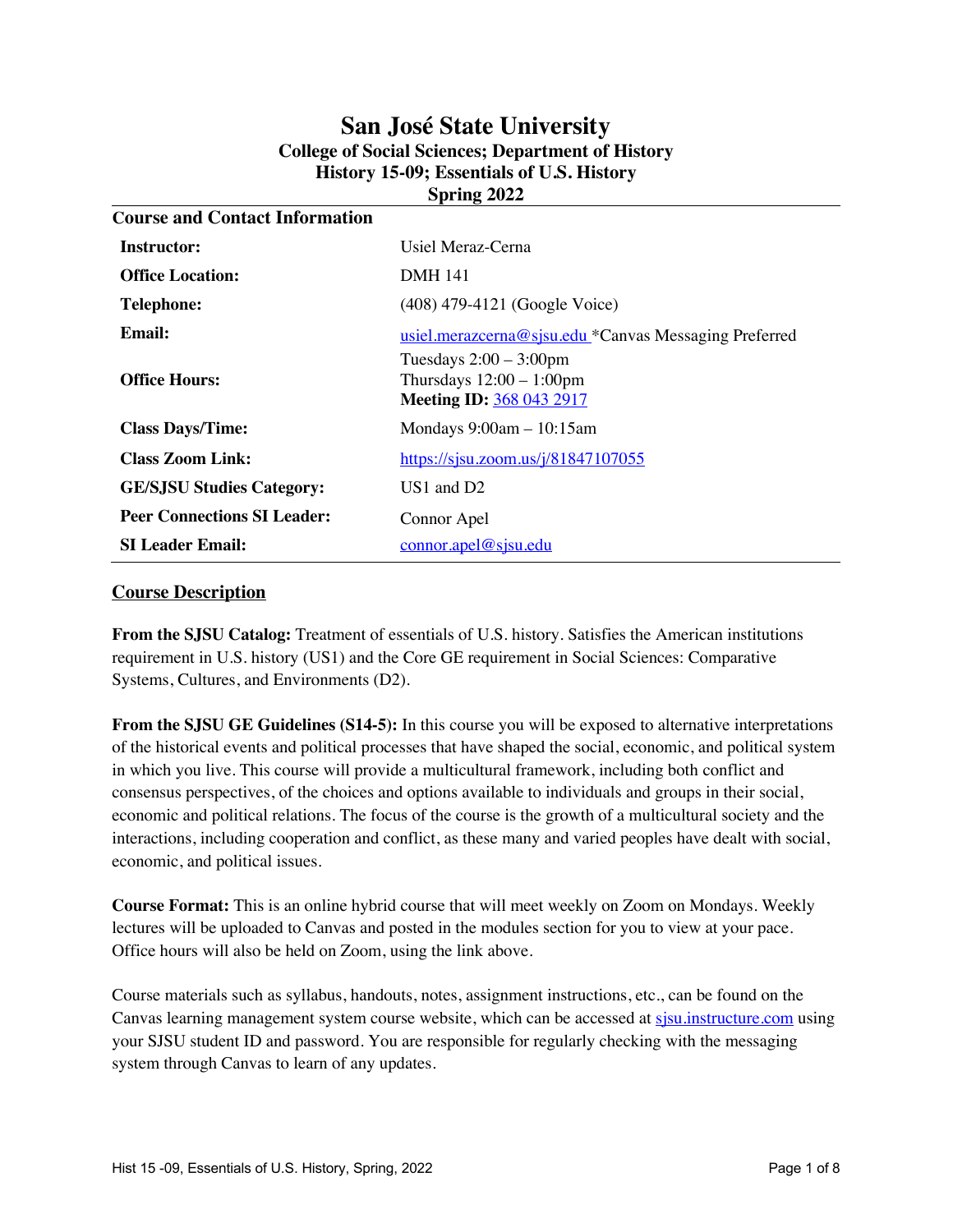# **Required Texts/Readings**

## **Course Textbook**

- Locke, Joseph and Wright, Ben, eds. *The American Yawp*, Stanford, CA: Stanford University Press, 2018.
	- o Available at: www.americanyawp.com
	- o This textbook is a **FREE,** online U.S. history textbook, written collaboratively by scholars and published by Stanford University for college-level history courses.

## **Other Course Readings**

- Douglass, Frederick, *Narrative of the Life of Frederick Douglass, An American Slave*, *Written by Himself*, Boston: Antislavery Society, 1849.
	- o **Available at no cost from the Library of Congress website: https://www.loc.gov/item/82225385/**
- A selection of primary historical texts will also be provided on Canvas.

## **Peer Connections**

**Connor Apel** is assigned to serve as the Supplemental Instruction Leader for this course. As SI Leader, Connor will host regular SI sessions to review course material. Attendance is optional but highly recommended. Peer Connections provides free tutoring and mentoring. Visit peerconnections.sjsu.edu or email peerconnections@sjsu.edu for more information.

## **Course Goals**

- **CG 1:** Courses in American Institutions should meet one or more of the following requirements: U.S. History, U.S. Constitution, and California Government. Students enrolled in these courses should be exposed to alternative interpretations of historical events and political processes that have shaped the social, economic, and political systems in which we live.
- **CG 2:** Courses in American Institutions will provide a multicultural framework, including both conflict and consensus perspectives, of the choices and options available to individuals and groups in their social, economic, and political relations. The focus of the courses in the growth of a multicultural society and the interactions including cooperation and conflict, as these many and varied peoples have dealt with social, economic, and political issues.
- **CG 3:** Social Science sources should increase the student's understanding of human behavior and social interaction in the context of value systems, economic structures, political institutions, social groups, and natural environments.

**GE Learning Outcomes (GELO):** Upon successful completion of this GE course, students will be able to:

- **GELO 1 (US1):** Describe the principal events, developments, ideas, politics, and international relations in all the territories now in the United States from the beginnings of this society until the present. While considering these topics, students will be asked to analyze certain subtopics.
	- o *Assessed by multiple-choice and essay exams, and written analyses on primary sources.*
- **GELO 2 (D2):** Place contemporary developments in cultural, historical, environmental, and spatial contexts.
	- o *Assessed by written analyses on primary sources, and quizzes on the reading.*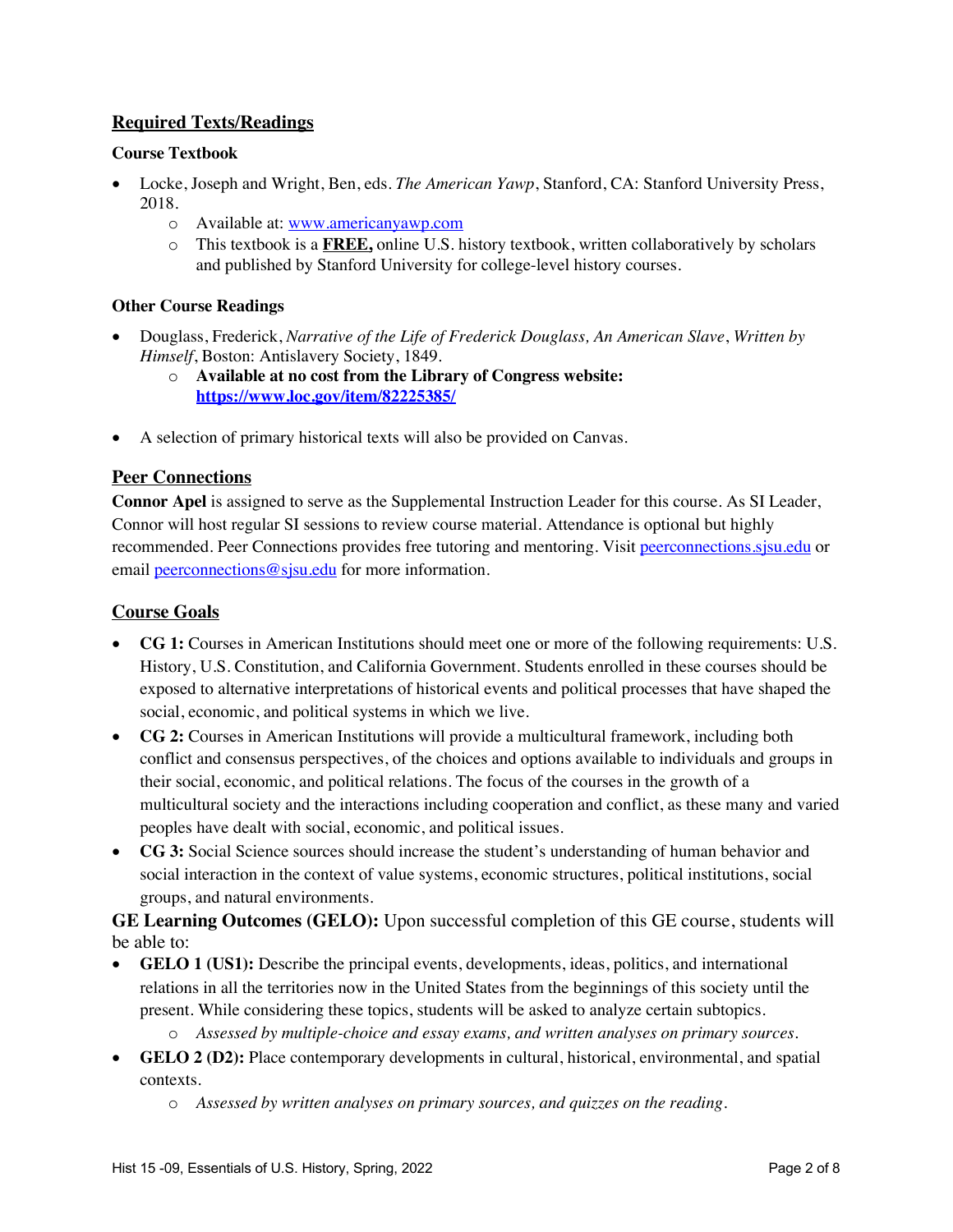- **GELO 3 (D2):** Identify the dynamics of ethnic, cultural, gender/sexual, age-based, class, regional, national, transnational, and global identities and the similarities, differences, linkages, and interactions between them.
	- o *Assessed by quizzes on the reading, written analyses on primary sources, multiple-choice and essay exams.*
- **GELO 4 (D2):** Evaluate social science information, draw on different points of view, and formulate applications appropriate to contemporary social issues.
	- o *Assessed by written analyses on primary sources, book activity, quizzes on the reading, multiple-choice and essay exams.*
- **GELO 5 (D2):** Compare and contrast two or more ethnic groups, cultures, regions, nations, or social systems in the context of U.S. history.
	- o *Assessed by written analyses on primary sources, quizzes on the reading, multiple-choice and essay exams.*

**Course Learning Outcomes (CLO):** Upon successful completion of this course, students will be able to:

- **CLO 1:** Distinguish between primary and secondary materials and decide when to use each. Assessed by written analyses on primary sources, and in-class activity.
- **CLO 2:** Develop a methodological practice of sifting, analyzing, ordering, synthesizing, and interpreting evidence. Assessed by written analyses on primary sources, and multiple-choice and essay exams.
- **CLO 3:** Identify and summarize other scholars' historical arguments. Assessed by in-class polls, quizzes on the reading, and multiple-choice and essay exams.
- **CLO 4:** Apply historical knowledge and analysis to contribute to contemporary social dialogue. Assessed by in-class polls, written analyses on primary sources, and class activities.
- **CLO 5:** Generate a historical argument that is reasoned and based on historical evidence selected, arranged, and analyzed. Assessed by written analyses on primary sources and multiple-choice and essay exams.
- **CLO 6:** Read the history text, study and take notes and then apply the knowledge in class. Assessed by in-class activities, multiple-choice and essay exams.

# **Other Technology Requirements / Equipment / Material**

Students are required to have an electronic device (laptop, desktop or tablet) with a camera and built-in microphone. Students are responsible for ensuring that they have access to reliable Wi-Fi during tests. If students are unable to have reliable Wi-Fi, they must inform the instructor, as soon as possible or at the latest one week before the test date to determine an alternative.

- If you need help acquiring a device to complete your coursework, you may find support here: https://www.sjsu.edu/it/services/academic-tech/equipment-loaning/index.php
- Install the Zoom software on your device. https://sjsu.zoom.us/download
- You can find other tech support and resources at https://www.sjsu.edu/ecampus/ and https://www.sjsu.edu/workanywhere/
- See Learn Anywhere website for current Wi-Fi options on campus. https://www.sjsu.edu/learnanywhere/equipment/index.php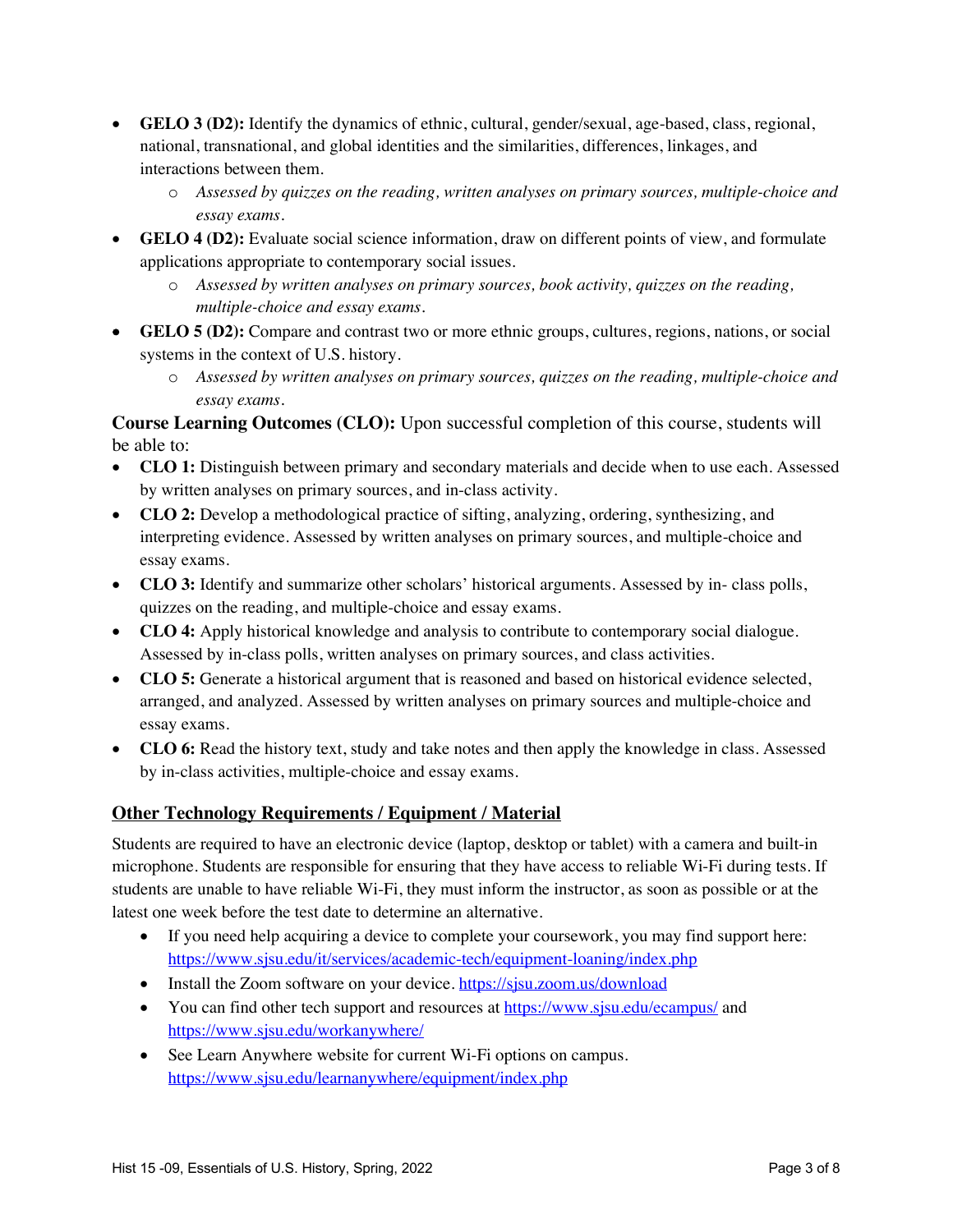## **Course Requirements and Assignments**

Success in this course is based on the expectation that students will spend, for each unit of credit, a minimum of 45 hours over the length of the course (normally three hours per unit per week) for instruction, preparation/studying, or course related activities, including but not limited to internships, labs, and clinical practica. Other course structures will have equivalent workload expectations as described in the syllabus.

## **Class Participation** (100 Points)

• **iClicker:** During class meetings, you will participate in live polls and informal quizzes based on course material. Your total final iClicker grade percentage will appear as points out of 100 on Canvas gradebook. Click on **"iClicker Sync"** in the Canvas course menu to register your iClicker account in order to receive credit.

#### **Reading Responses** (100 points):

- You will write four reflections on the assigned reading. Two reflections will be in the form of a 1 page (250-word) Reading Response Essay, and two will be in the form of an online Discussion Board. Each reflection is worth 25 points.
	- o **Reading Response Essay:** Complete the assigned reading up until the due date for the assigned Reading Reflection (and since the previous Reflection). Write a 1-page (250-word) essay that an analytical response to the material. Refer to the Reading Reflection Rubric for assessment criteria.
	- o **Discussion Board:** You will post 1 original comment or question in response to the prompts posted on Canvas and reply to 1 comment posted by a classmate. Each original post is worth 15 points, and the reply is worth 10 points, for a total of 25 points for each Discussion. Refer to the Discussion Board Rubric for assessment criteria.

## **Primary Source Document Quizzes (**200 points**)**

• Most weeks students are assigned 2 Primary Source Documents to read, along with a brief multiple-choice reading quiz for each document. Complete each quiz before the corresponding deadline. The quizzes are open-book and students are granted two attempts per quiz. There are a total of 10 quizzes for the whole semester, each quiz is worth 10 points, for a total of 200 points.

#### **Frederick Douglass Quiz** (100 points):

• There will be a quiz will be on the memoir, *Narrative of the Life of Frederick Douglass, An American Slave*. It is a brief read, but you should start to read ASAP. There will be a class discussion prior to the quiz which will cover themes of the memoir and other slave narratives.

#### **Midterm Exam** (200 points):

- Multiple-Choice Questions
- Short Essays focusing on themes covered in lecture and discussion.

#### **Final Exam (200):**

- Multiple-Choice Questions (not cumulative)
- 1 Long Essay that draws upon evidence from the span of the course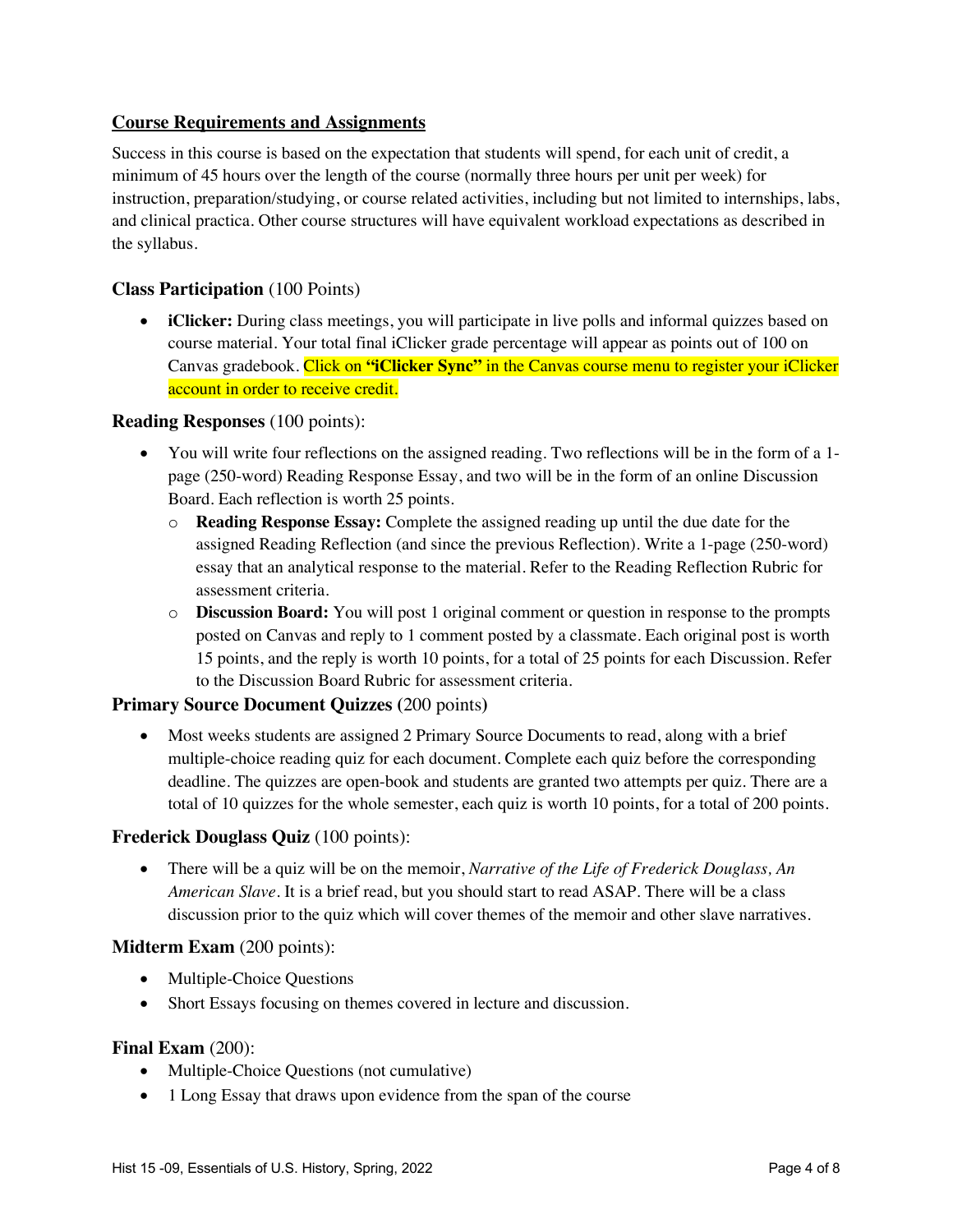# **Late Work Policy/ Extra Credit**

- Assignments submitted late will receive a 2% penalty for every day past the deadline.
- The Extra Credit Module will contain any extra credit opportunities for the semester.

| Grade          | Percentage | Points      |
|----------------|------------|-------------|
| A plus         | 96 to 100% | $864 - 900$ |
| A              | 93 to 95%  | $837 - 863$ |
| A minus        | 90 to 92%  | $810 - 836$ |
| B plus         | 86 to 89 % | $774 - 809$ |
| B              | 83 to 85%  | $747 - 775$ |
| <b>B</b> minus | 80 to 82%  | $720 - 746$ |
| $C$ plus       | 76 to 79%  | $684 - 713$ |
| C              | 73 to 75%  | $657 - 683$ |
| $C \, minus$   | 70 to 72%  | $630 - 656$ |
| $D$ plus       | 66 to 69%  | $594 - 629$ |
| D              | 63 to 65%  | $567 - 593$ |
| D minus        | 60 to 62%  | $540 - 566$ |

# **Grading Information**

| Assignments                                                   | Points |
|---------------------------------------------------------------|--------|
| <b>Class Participation</b><br>iClicker                        | 100    |
| <b>Primary Source Quizzes</b>                                 | 200    |
| <b>Reading Reflections</b><br><b>Essays &amp; Discussions</b> | 100    |
| <b>Frederick Douglass Quiz</b>                                | 100    |
| <b>Midterm</b>                                                | 200    |
| <b>Final Exam</b>                                             | 200    |
| <b>Total</b>                                                  | 900    |

# **Online Classroom Protocol**

- **Attend Every Class Meeting**: The weekly meetings will consist of discussion of the readings, workshops for building skills in reading and writing for history and reviewing the historical content. The presentation slides, video clips and any other media used during the class meetings will be posted to the corresponding weekly module. While attendance is not graded one method of assessing class participation will be through iClicker polls and quizzes which you can only partake during class.
- **View Recorded Lectures:** Every week, lectures on the assigned topics will be posted to the corresponding weekly module. You are expected to view these video lectures and be ready to discuss the material during the following class meeting. The Midterm and Final Exam will be largely based on the material from these lectures in addition to the weekly readings.
- **Communicate:** Contact Professor Meraz Cerna through Canvas *as early as possible before* the time an assignment is due if you need an extension. Exams cannot be made up *except* in the case of a **valid, documented reason**. **You will need a documentation to be officially excused.**
- **Be Civil and Courteous:** In a university setting, careful examination of evidence and consideration of diverse viewpoints should guide our study of history. All discussions, questions and opinions should be expressed in a respectful manner.
- **Come to Class Prepared**—Do the reading assignments listed in the syllabus for the week they are assigned. If you have read the chapter before class, the lecture will make more sense and you will be able to ask informed questions.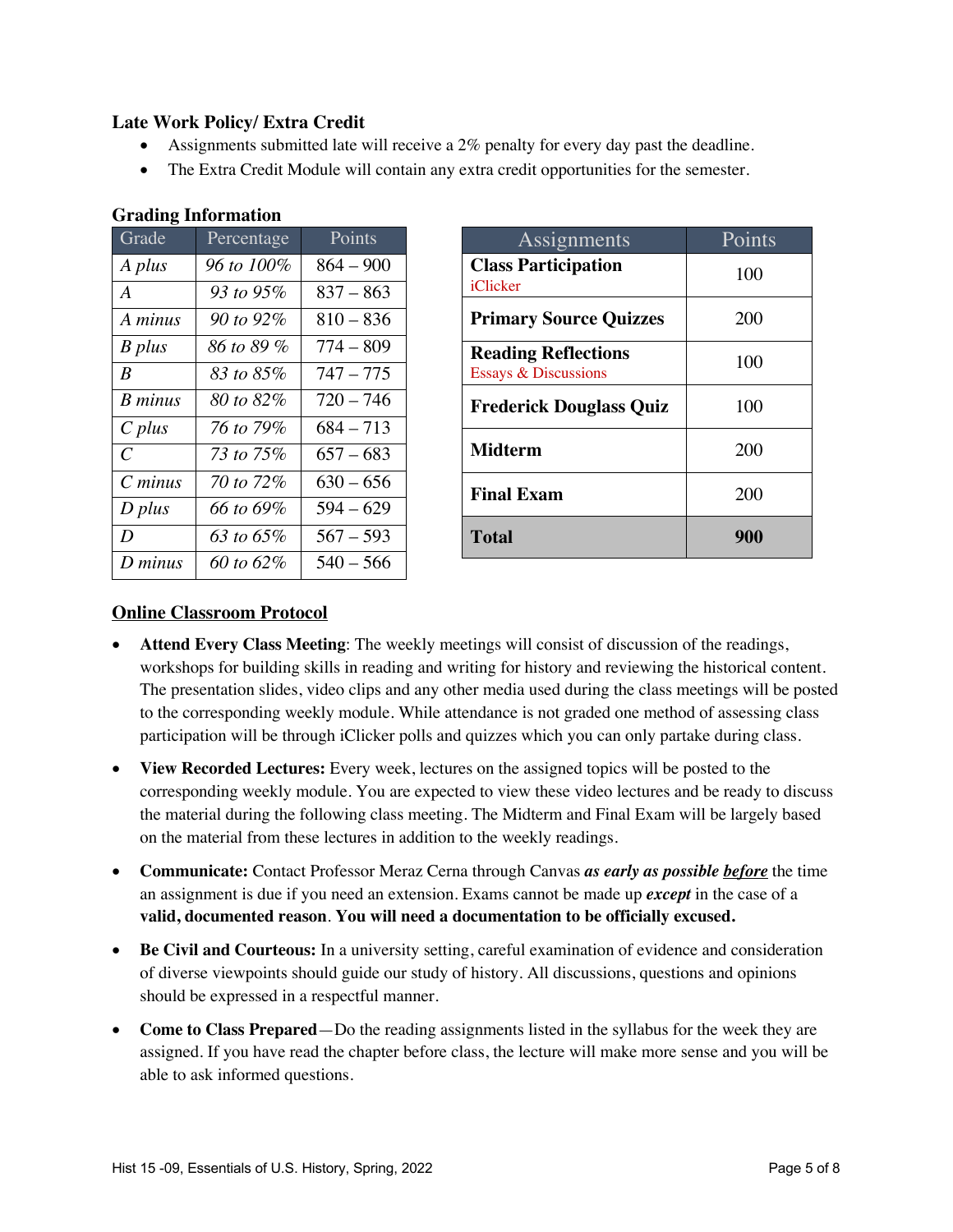**Etiquette for Online Learning:** Despite the obvious differences between in-person classes and remote learning, please approach this course with the same professionalism you would if you were attending on-campus.

- Please login to the online class session on time. Log in using your @SJSU account.
- By default, students will begin the session muted, but I encourage you to participate often.
- Refrain from prolonged chatting with other students during the lecture, whether or not it is visible to the rest of the class.
- Stay focused, keep from being distracted by your phone, music, web browsing, etc.
- Students may have cameras off during lecture, however, I encourage you to keep your camera turned on in order to help build a cohesive class community.
- Be sure to double-check your physical space, background noise, and yourself before turning on your device's camera or microphone in order to avoid distractions or possibly embarrassing or offensive situations.

# **Technical difficulties**

**Internet connection issues:** Canvas autosaves responses a few times per minute as long as there is an internet connection. If your internet connection is lost, Canvas will warn you but allow you to continue working on your exam. A brief loss of internet connection is unlikely to cause you to lose your work. However, a longer loss of connectivity or weak/unstable connection may jeopardize your exam.

**Other technical difficulties:** Immediately email the instructor a current copy of the state of your exam and explain the problem you are facing. Your instructor may not be able to respond immediately or provide technical support. However, the copy of your exam and email will provide a record of the situation.

**Contact the SJSU technical support for Canvas:** ecampus@sjsu.edu, (408) 924-2337**,**  https://www.sjsu.edu/ecampus/support/

# **Academic Dishonesty**

Students who are suspected of cheating during an exam will be referred to the Student Conduct and Ethical Development office and depending on the severity of the conduct, will receive a zero on the assignment or a grade of F in the course. Grade Forgiveness does not apply to courses for which the original grade was the result of a finding of academic dishonesty.

# **University Policies**

Per University Policy S16-9 *(http://www.sjsu.edu/senate/docs/S16-9.pdf)*, relevant university policy concerning all courses, such as student responsibilities, academic integrity, accommodations, dropping and adding, consent for recording of class, etc. and available student services (e.g. learning assistance, counseling, and other resources) are listed on Syllabus Information web page (http://www.sjsu.edu/gup/syllabusinfo), which is hosted by the Office of Undergraduate Education. Make sure to visit this page to review and be aware of these university policies and resources.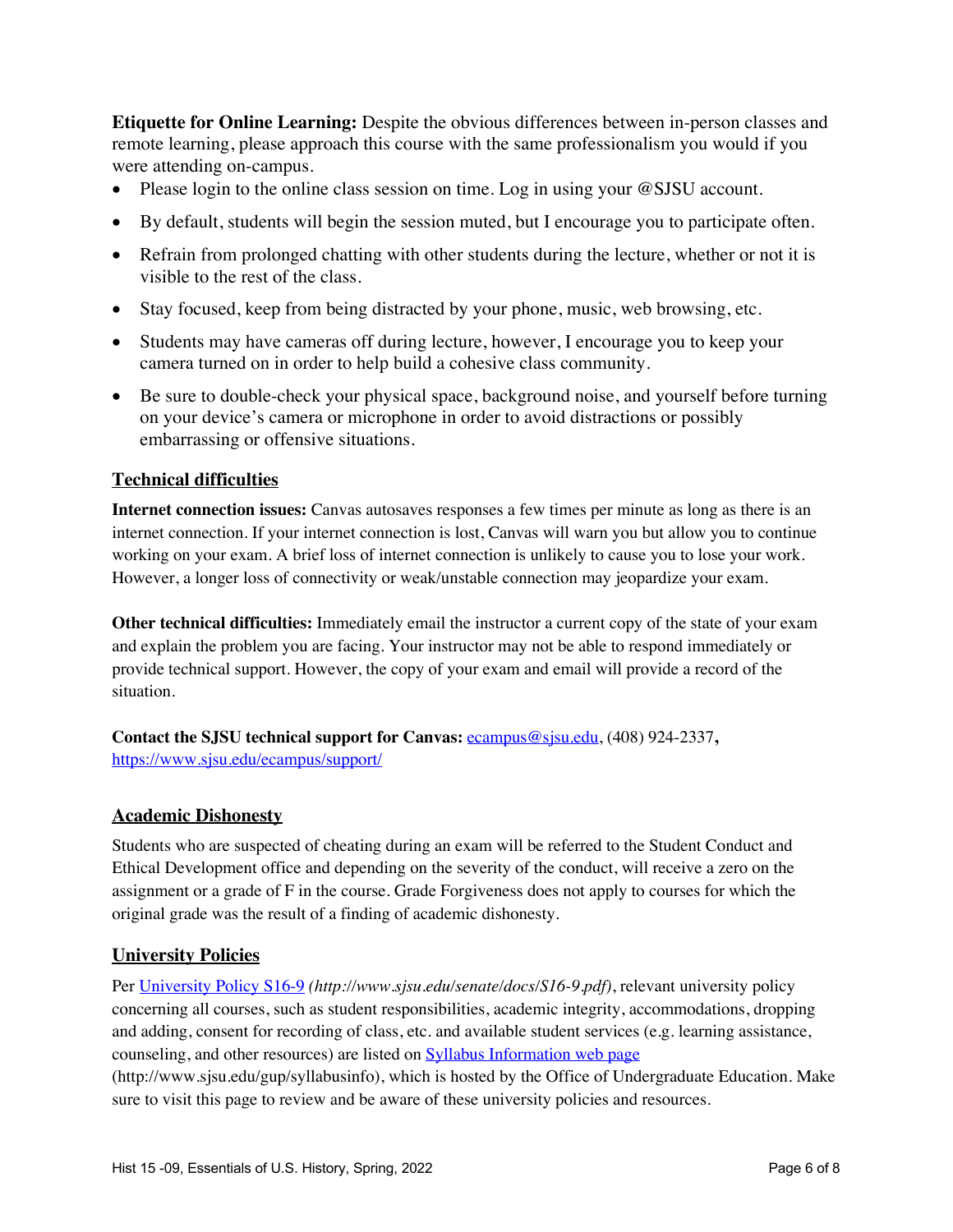# **Course Schedule:** Hist 15 – 09 / Essentials of U.S. History, Spring 2022

I will strive to keep to the schedule outlined here, however it is subject to change. Any anticipated changes will be announced with fair notice and the syllabus updated on Canvas.

| Week         | Date                  | Lecture Topic                             | Readings & Assignments<br>Complete by the <i>Next</i> class meeting                                                                                                                                                                                                                                                       |
|--------------|-----------------------|-------------------------------------------|---------------------------------------------------------------------------------------------------------------------------------------------------------------------------------------------------------------------------------------------------------------------------------------------------------------------------|
| 1            | <b>Monday</b><br>1/31 | <b>Introductions</b>                      | Read for next week (2/07):<br>The American Yawp: Ch. 1. Sections 1-3<br>Due 2/07:<br><b>Introductory Discussion Board (Extra Credit)</b>                                                                                                                                                                                  |
| 2            | 2/07                  | <b>Native North</b><br><b>Americans</b>   | Read for next week (2/14):<br>The American Yawp: Ch. 2 Section 2 & Ch. 4 Sections 2-3<br>Due 2/14:<br>Primary Source Document Quizzes:<br>$\bullet$<br>o Carel Allard, English Quakers Planting Tobacco on Barbados (1680)<br>Edmund White, Letter to Joseph Morton (1687)<br>$\circ$                                     |
| $\mathbf{3}$ | 2/14                  | <b>The Atlantic</b><br><b>Slave Trade</b> | Read for next week (2/21):<br>The American Yawp: Ch. 2 Sections 4-5 & Ch. 3 Sections 3-5,<br>Due 2/21:<br>Reading Response Essay 1<br>٠<br>Primary Source Document Quizzes:<br>$\bullet$<br>o Canassatego, an Act of the Assembly of New York (1742)<br>o General Assembly of Virginia, Suppressing Outlying Slave (1691) |
| 4            | 2/21                  | <b>British</b><br><b>Colonial America</b> | Read for next week (2/28):<br>The American Yawp: Ch. 4 Sections 4-6 & Ch. 5 Sections1-3<br>Due 2/28:<br>Primary Source Document Quizzes:<br>$\bullet$<br>o Peter Oliver, Origin and Progress of the American Rebellion (1781)<br>o Thomas Paine, Common Sense (1776)                                                      |
| 5            | 2/28                  | <b>The Road</b><br>to Revolution          | Read for next week (3/07):<br>The American Yawp: Ch. 5.4-6<br>Due 3/07:<br>Primary Source Document Quizzes:<br>o Abigail and John Adams, Correspondence (1776)<br>o Prince Hall, Petition for Freedom (1777)                                                                                                              |
| 6            | 3/07                  | <b>The American</b><br><b>Revolution</b>  | Read for next week (3/14):<br>The American Yawp: Ch. 6<br>Due 3/14:<br>Discussion Board 1<br>$\bullet$<br>Primary Source Document Quizzes:<br>$\bullet$<br>James Madison, Federalist Papers No. 10 & No. 51 (1787)<br>$\circ$<br>Thomas Jefferson, Notes on the State of Virginia (1781)<br>$\circ$                       |
| 7            | 3/14                  | <b>The Constitution</b>                   | Midterm Exam: Multiple Choice Quiz & Essay Assignment<br>Due March $21 - 11:59$ pm (midnight)                                                                                                                                                                                                                             |